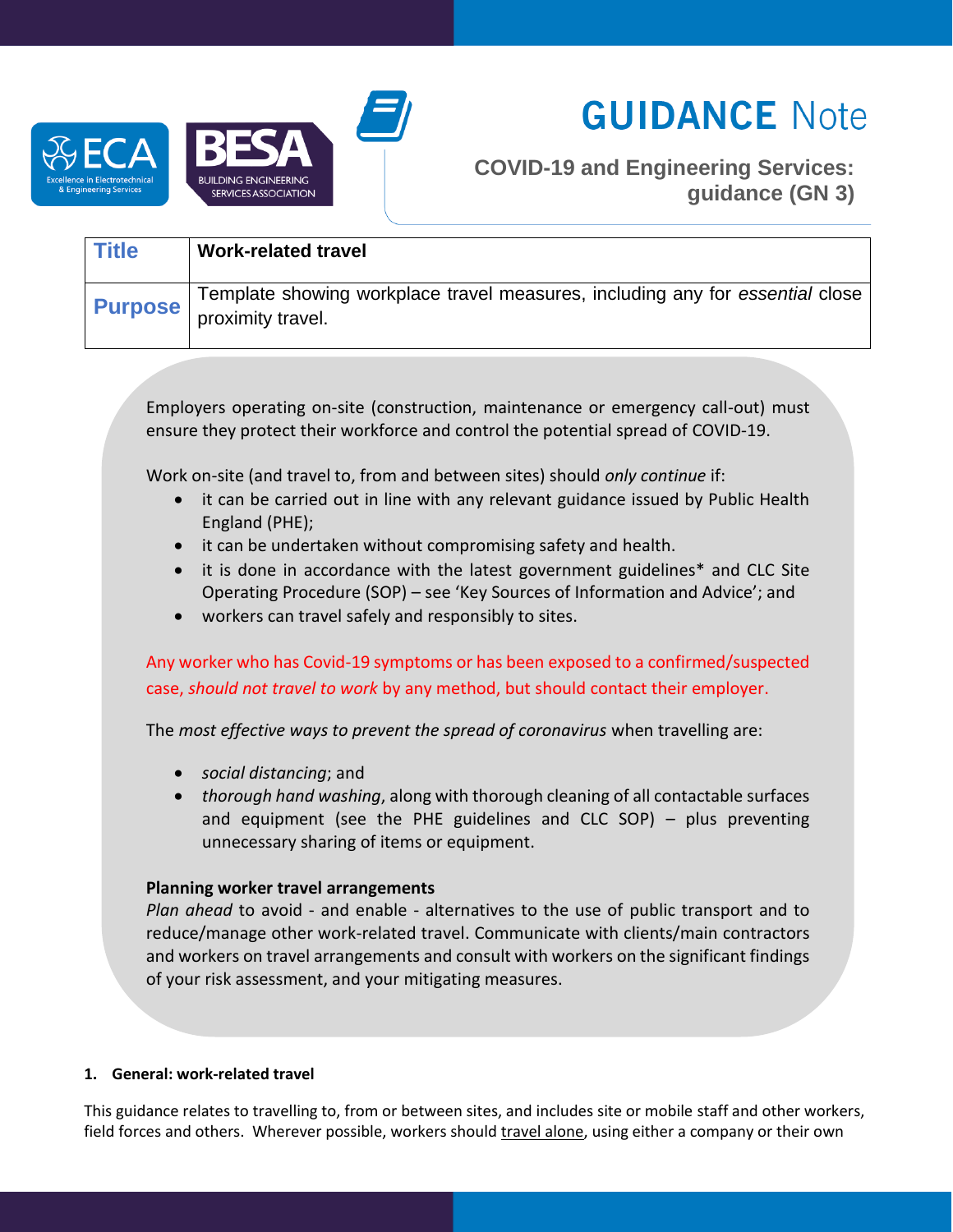vehicle (all vehicles must be roadworthy and suitably insured) or another means of travel - but avoiding public transport wherever possible (whether travelling alone or with others).

### **2. Avoiding public transport**

To help prevent the spread of coronavirus, workers should only use public transport if the journey is essential, and they have:

- no other means of transportation;
- to travel to site.

To enable the above, employers should aim to stagger worker's travel times, notably to avoid peak travel, and provide additional parking or other travel facilities such as secure bike racks.

#### **3. Single occupancy vehicles**

Whether travelling in their own or in a company vehicle, workers should travel alone, where possible. If workers *must* share a vehicle see *'Shared Vehicles'* Section below.

Regarding single occupancy company vehicles that may *subsequently* be used by any other occupant (even if they will travel alone), those entering or leaving the vehicle should follow the steps shown below in *'Cleaning Vehicles'*.

#### **4. Shared vehicles**

#### Social distancing

Avoid vehicle sharing if possible and particularly *avoid multiple vehicle occupancy* where possible and safe to do so. However, if it is essential that vehicles are shared, conduct a suitable and sufficient risk assessment, ensuring social distancing of 2m if possible (e.g. using a larger vehicle than usual, to achieve distancing/social distancing).

#### Closer proximity travel

When it appears that social distancing guidelines cannot be followed for work-related vehicle travel, first consider whether the travel needs to continue for the business to operate.

If so, take 'all mitigating actions' possible to reduce the risk of viral transmission. Ensure that coronavirus risk mitigation measures do not:

- create, or interfere with the control of, other significant health and safety risks, including road vehicle occupant safety
- impact on vehicle insurance check in advance before making any *significant vehicle alterations* or before *using private vehicles for work purposes*.

Based on a suitable and sufficient risk assessment, mitigating actions may include the following:

- Reduce the *number and duration* of shared journeys, wherever possible
- Increase the frequency of workers' hand washing and surface cleaning\*
- Reduce the number of workers each person has close proximity with by using 'fixed pairs/teams or partnering' (so a person works with only one other, or a few others) \*\*
- Use a vehicle that allows spacing between occupants and/or limit the number of occupants these may include leaving some seats empty (see example diagram)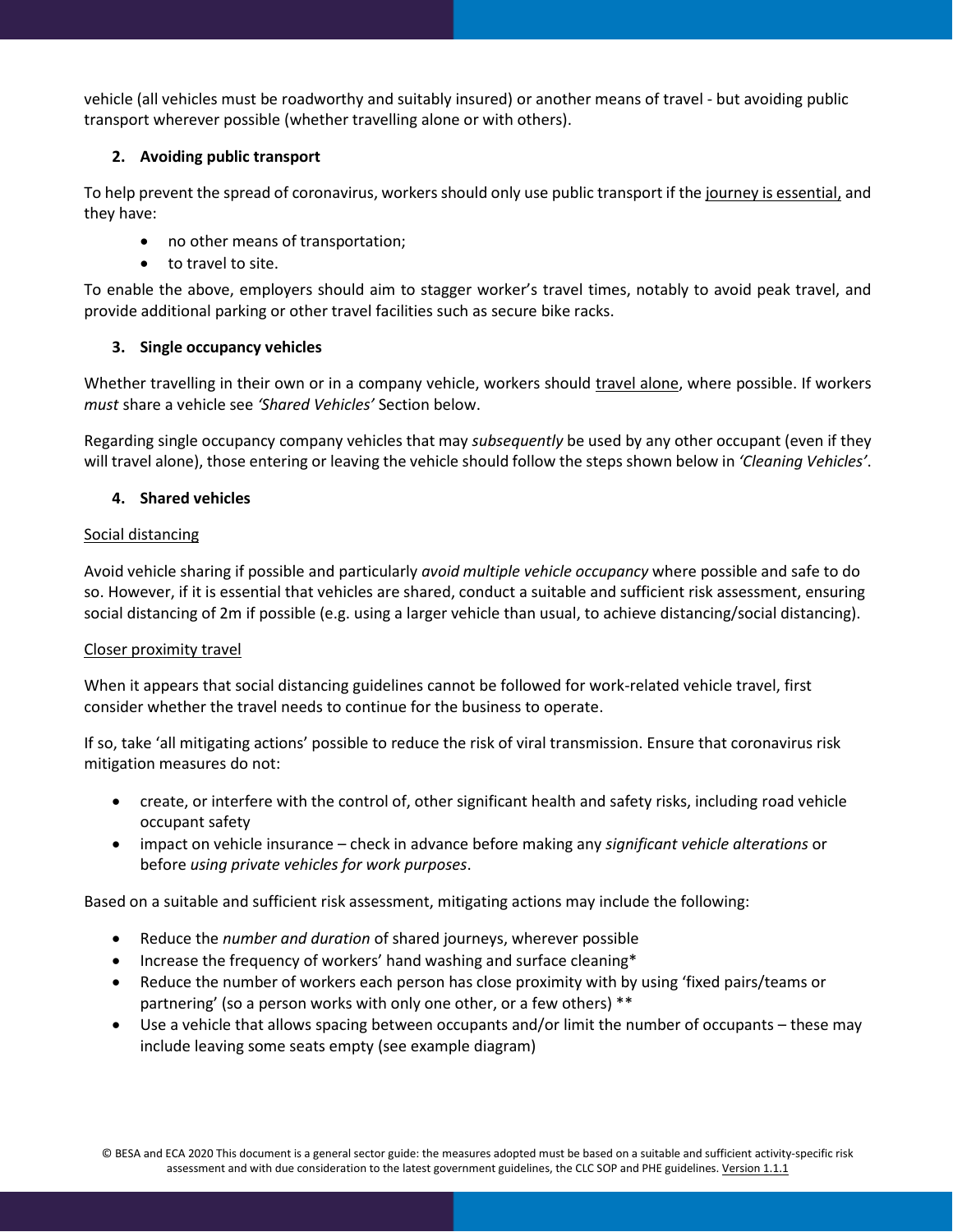

*Example of spacing occupants in a vehicle to help mitigate the risk of viral spread (under 50% vehicle occupancy).* 

- Enable workers to sit side-to-side (not passenger facing) whenever possible and do not sit 'three to a cab' in driver front bench seats, or share vehicle bench seats
- Ventilation: increase the flow of fresh air (e.g. opening windows) do not recirculate AC
- Use screens to separate workers from each other (e.g. clear, flexible lightweight plastic sheets).

# **\*Hygiene and cleaning**

Encourage workers to wash their hands thoroughly for at least 20 seconds before boarding or leaving vehicles, and during vehicle stops.

#### Cleaning vehicles

Clean all areas in the vehicle they are commonly touched, using hand sanitiser (60% alcohol or usual low hazard cleaning products). In particular, clean vehicle:

- key fobs
- door frames
- door handles
- the steering wheel
- gearstick
- handbrake
- fuel input
- radio/'satnav' and
- any other touch/steering column controls (indicators, lights, windscreen wipers etc).

On leaving the vehicle for use by anyone else, also ensure the vehicle is emptied of personal items such as mobile phones, cases, and any clothing, PPE or waste materials. Remove cleaning materials, other waste and single-use PPE and ensure there are suitable waste disposal arrangements.

Retain sufficient quantities of hand sanitiser/low hazard cleaning materials/wipes within vehicles to enable the above.

# **\*\*Pairing/teaming**

As far as possible, establish pairs, teams or shift groups so that where close proximity travel is unavoidable, this occurs between the same people. Those travelling together in a vehicle should be in a fixed pairing, as far as possible.

Brief drivers and other occupants regularly on the need to implement the required behavioural measures.

#### Face coverings

© BESA and ECA 2020 This document is a general sector guide: the measures adopted must be based on a suitable and sufficient activity-specific risk assessment and with due consideration to the latest government guidelines, the CLC SOP and PHE guidelines. Version 1.1.1